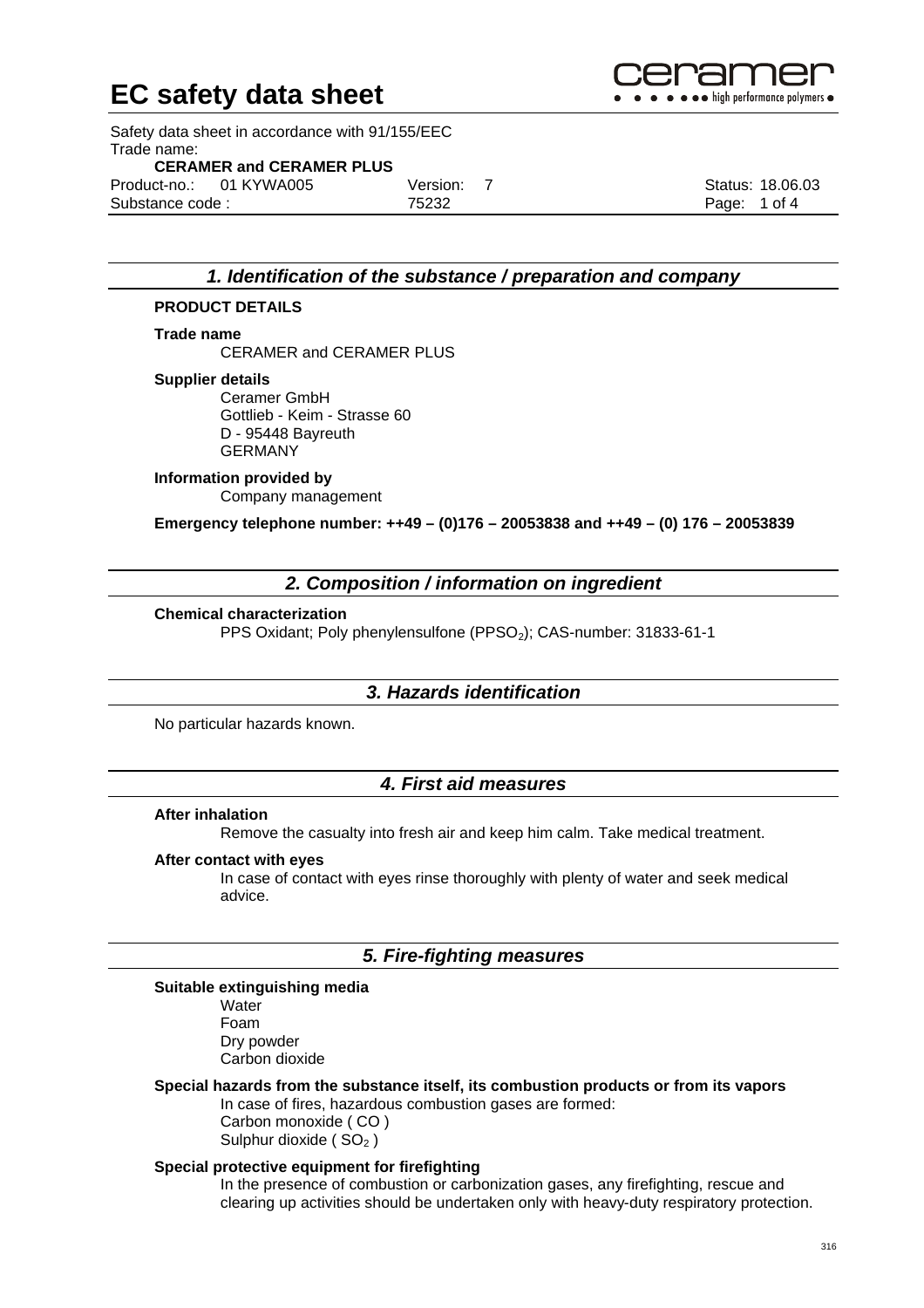

Safety data sheet in accordance with 91/155/EEC Trade name:

#### **CERAMER and CERAMER PLUS**

|                 | Product-no.: 01 KYWA005 | Version: |              | Status: 18.06.03 |
|-----------------|-------------------------|----------|--------------|------------------|
| Substance code: |                         | 75232    | Page: 2 of 4 |                  |

## *6. Accidental release measures*

#### **Methods for cleaning up/taking up**

Pick up mechanically

## *7. Handling and storage*

#### **HANDLING**

#### **Advice on safe handling**

Provide temperature safety devices. Work only in fume cupboards.

**Advice on protection against fire and explosion** Take precautionary measures against electrostatic loading. Observe the general rules of industrial fire protection.

**Dust explosion class: ST1** Capable of dust explosion

#### **STORAGE**

**Storage stability** May be stored indefinitely at a temperature of < 40 °C.

## *8. Exposure controls / personal protection*

#### **PERSONAL PROTECTIVE EQUIPMENT**

**General protective measures** Do not inhale gases.

Do not inhale dust.

#### **Hygiene measures**

Do not eat, drink or smoke during work time.

|  |  |  |  | 9. Physical and chemical properties |
|--|--|--|--|-------------------------------------|
|--|--|--|--|-------------------------------------|

| Appearance:<br>Form:<br>Color:<br>Odor:     | Powder<br>beige / light grey<br>mild |
|---------------------------------------------|--------------------------------------|
| <b>DATA RELEVANT TO SAFETY</b>              |                                      |
| Changes in physical state:<br>Melting range | > 500 °C                             |
| <b>Flash point:</b>                         | Not applicable                       |
| Ignition temperature :                      | > 480 °C                             |
| Self-ignition temperature :                 | Not applicable                       |
| <b>Lower explosion limit:</b>               | Not applicable                       |
| Vapor pressure :                            | Not applicable                       |
|                                             |                                      |

**Density :** approx. 1.44 to 1.54 g/cms at 23 °C

**Bulk density :** approx. 540 kg/ms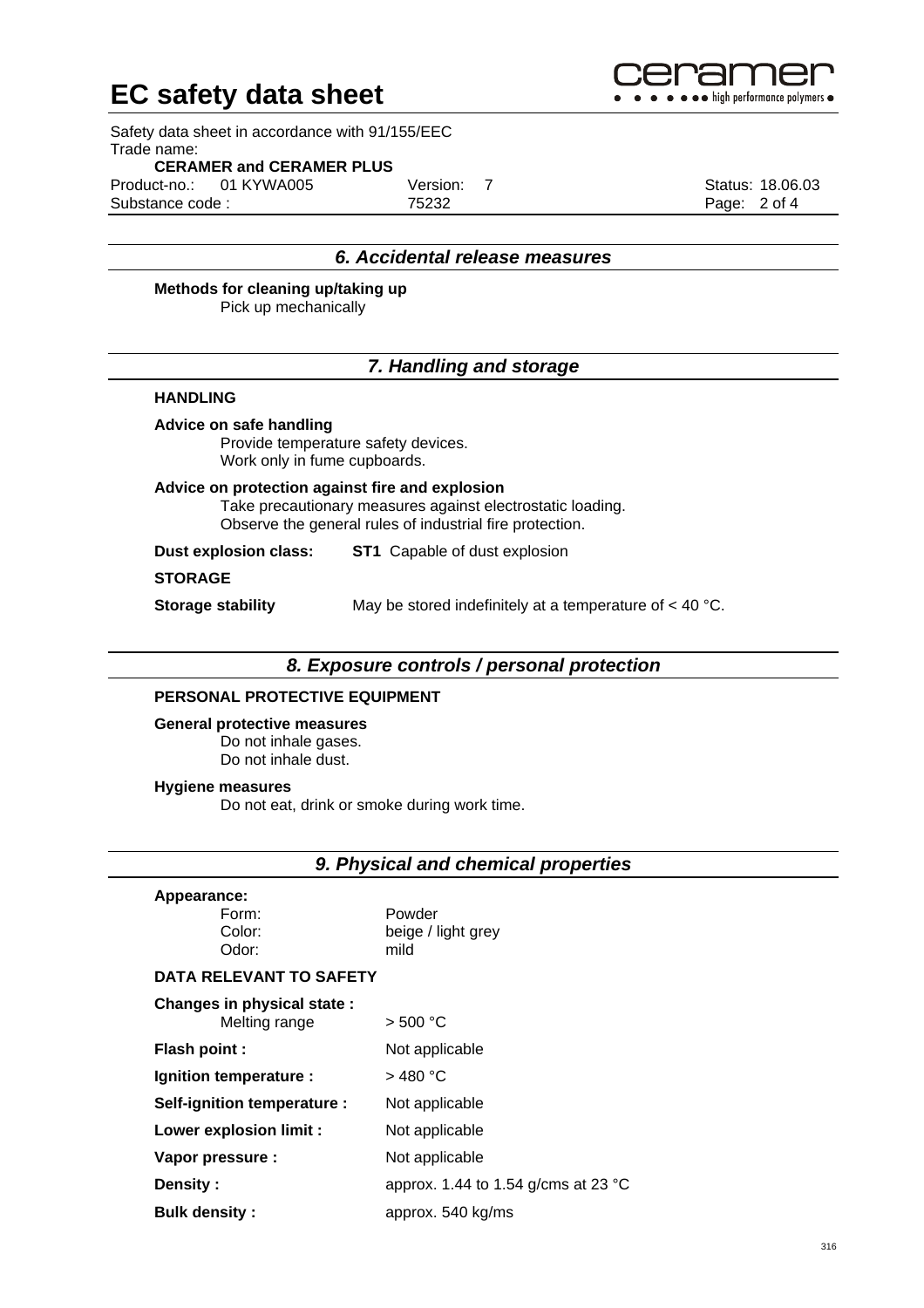

Safety data sheet in accordance with 91/155/EEC Trade name: **CERAMER and CERAMER PLUS**  Product-no.: 01 KYWA005 Version: 7 Status: 18.06.03 Substance code : T5232 Page: 3 of 4 **Solubility in water :** insoluble **pH value :** Not applicable **Viscosity, dynamic:** Not applicable *10. Stability and reactivity* **Thermal decomposition :**  $> 450 °C$ **Hazardous reactions :** No hazardous reactions known.

**Hazardous decomposition products :** Sulphur dioxide, carbon monoxide and carbon dioxide

#### *11. Toxicological information*

#### **Remarks**

According to experience, the product is considered to be harmless to health if handled in the correct manner.

### *12. Ecological information*

## **FURTHER ECOLOGICAL INFORMATION**

#### **Remarks**

Product is insoluble in water. The material has no harmful effect on the environment.

## *13. Disposal considerations*

#### **Product**

Material may be recycled. In accordance with the necessary technical regulations may be dumped or incinerated with household waste, after consultation with site operator and with the responsible authority. Remove  $SO<sub>2</sub>$  by means of a smoke-gas cleaning process.

## *14. Transport information*

| Road transport             |                     |
|----------------------------|---------------------|
| ADR                        | Non-hazardous goods |
| RID.                       | Non-hazardous goods |
| Inland waterways transport |                     |

ADNR Non-hazardous goods

**Marine transport**

Non-hazardous goods

**Air transport**

ICAO/IATA-DGR Non-hazardous goods

## **Dispatch by post**

Permitted